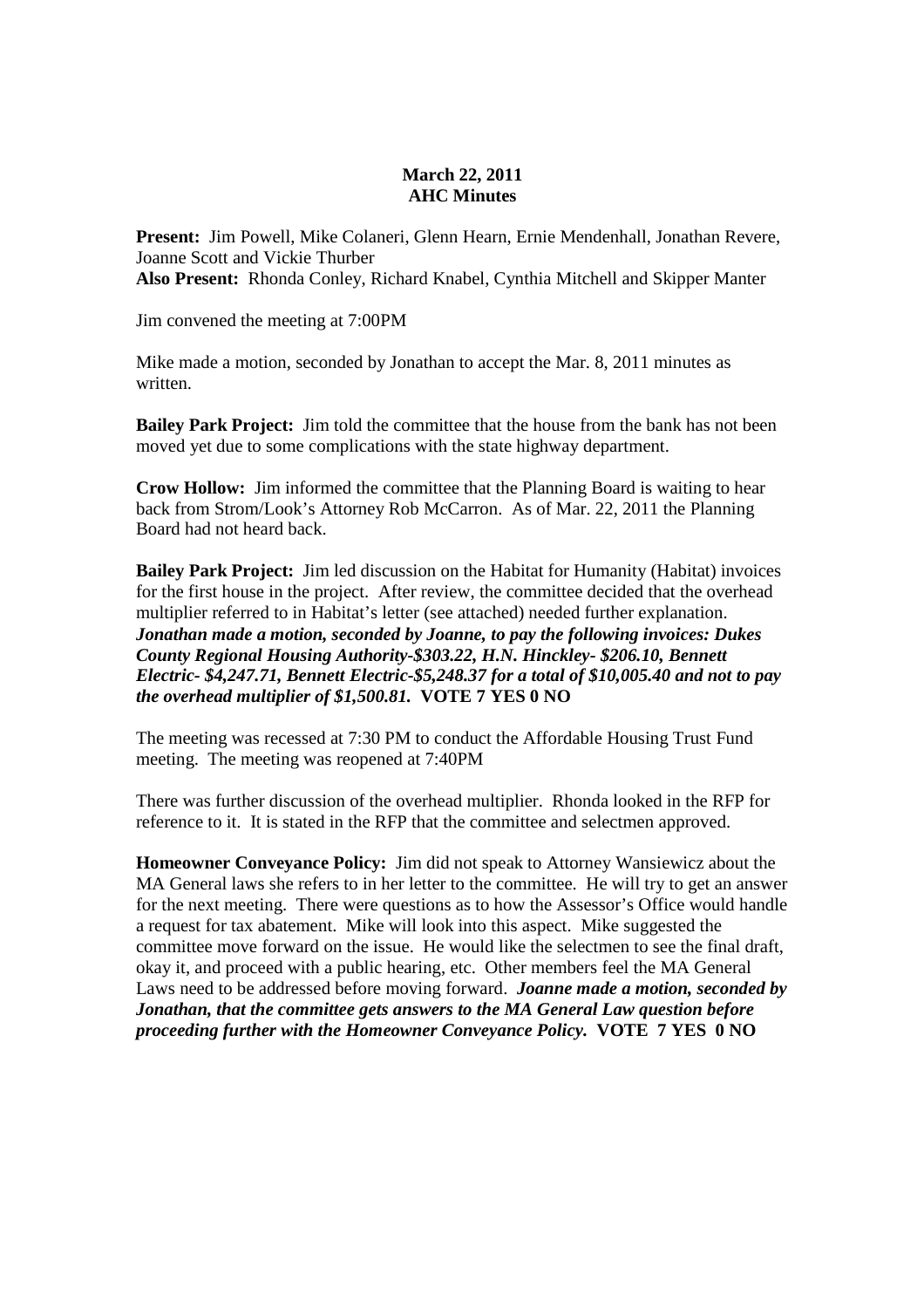### **1 of 2**

**Database:** Jonathan is working on putting the spreadsheet of the affordable housing pool together.

**Refinance Guidelines:** The committee reviewed the draft guidelines (see attached). *Ernie made a motion, seconded by Vickie, to add affordable housing guidelines and housing covenants*. **VOTE 7 YES 0 NO** 

*Mike made a motion, seconded by Jonathan, to change the number of days in number 5 from 14 days to 21.* 

*Ernie made a motion, seconded by Mike, to accept the final draft as amended.*  **VOTE 7 YES 0 N0** 

### **New Business**

**Committee Membership:** Jim would like to see the committee add members. Rhonda explained to him that the committee had reduced its size due to lack of interest. The committee could not fill the membership and could not maintain a quorum so reduced its number. Jim asked everyone to try to recruit alternate members. There are two alternate seats open.

**Crow Hollow:** Mike would like to see the committee become proactive in the Crow Hollow affordable housing lot requirement. He thinks Strom, Look and their attorney should be asked to attend a meeting. Vickie suggested the committee outline what they want before having the other parties at a meeting. *Mike made a motion, seconded by Jonathan, that a letter be sent asking Strom, Look and McCarron to attend an AHC meeting to explore mutual agreeable options and to move the proposal forward.*  **VOTE 7 YES O NO** 

Adjourned at 8:45 PM

**The nest meeting is April 26, 2011 at 7:00PM in town hall 2nd floor conference rm.** 

Respectfully submitted by Rhonda Conley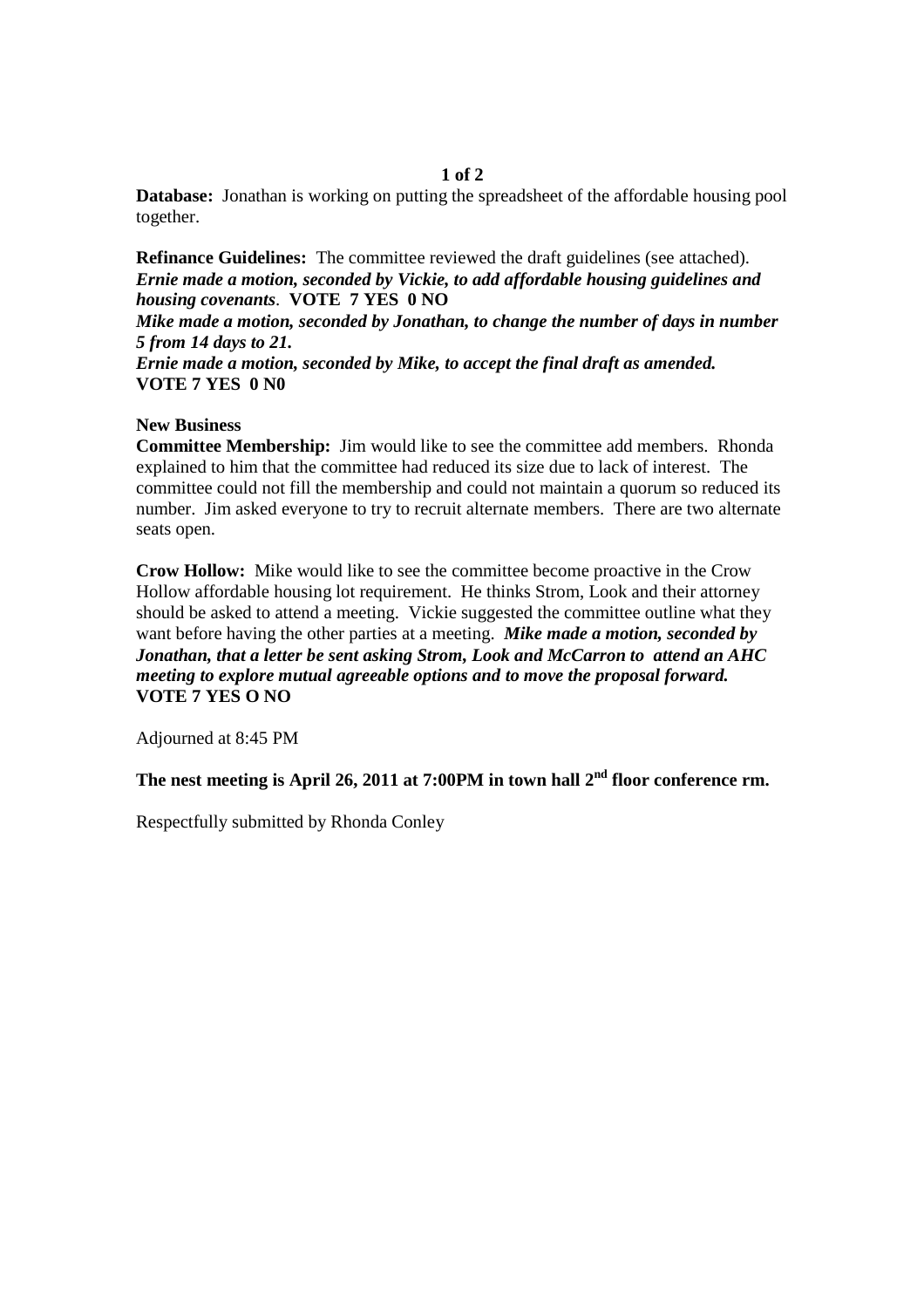## 2 of 2

### Attachment

# January 25, 2011 *DRAFT for discussion* **West Tisbury Community Housing Refinance Review Procedure**

*Please note: This procedure is intended as a practical assist to owners and does not replace or contravene any particular term or requirement of a West Tisbury Housing Covenant or Deed Rider.* 

- 1. When the Owner of a West Tisbury property under a Housing Covenant or Deed Rider preserving long-term affordability wishes to refinance their property, the Owner shall notify the Town Affordable Housing Committee (AHC) and the Dukes County Regional Housing Authority (DCRHA) in writing of the Owner's intention (the Refinance "Notice").
- 2. Upon receipt of the Notice, staff of the AHC and DCRHA shall confer and determine the current Maximum Resale Price of the Property based upon the terms of the existing Covenant or Deed Rider.
- 3. The Owner will be notified of the current Maximum Resale Price by phone followed by mailed confirmation within 7 days of receipt of the Notice.
- 4. At this time, the Owner shall also be supplied by AHC or DCRHA staff with a copy of the current Housing Covenant in use by the Town for review with their lender regarding permissible terms of mortgage.
- 5. The Owner's lender will prepare a Letter of Commitment /Term Sheet to be submitted to the AHC for review for compliance with the terms of the Housing Covenant. Within 21 days of the Owner's submission, the AHC will conclude its review and submit a written decision to the Owner.
- 6. Preparation of closing documents by the Owner's attorney shall include a current Housing Covenant to be submitted for review by Town Counsel and signature by the Board of Selectmen within 21 days of submission.